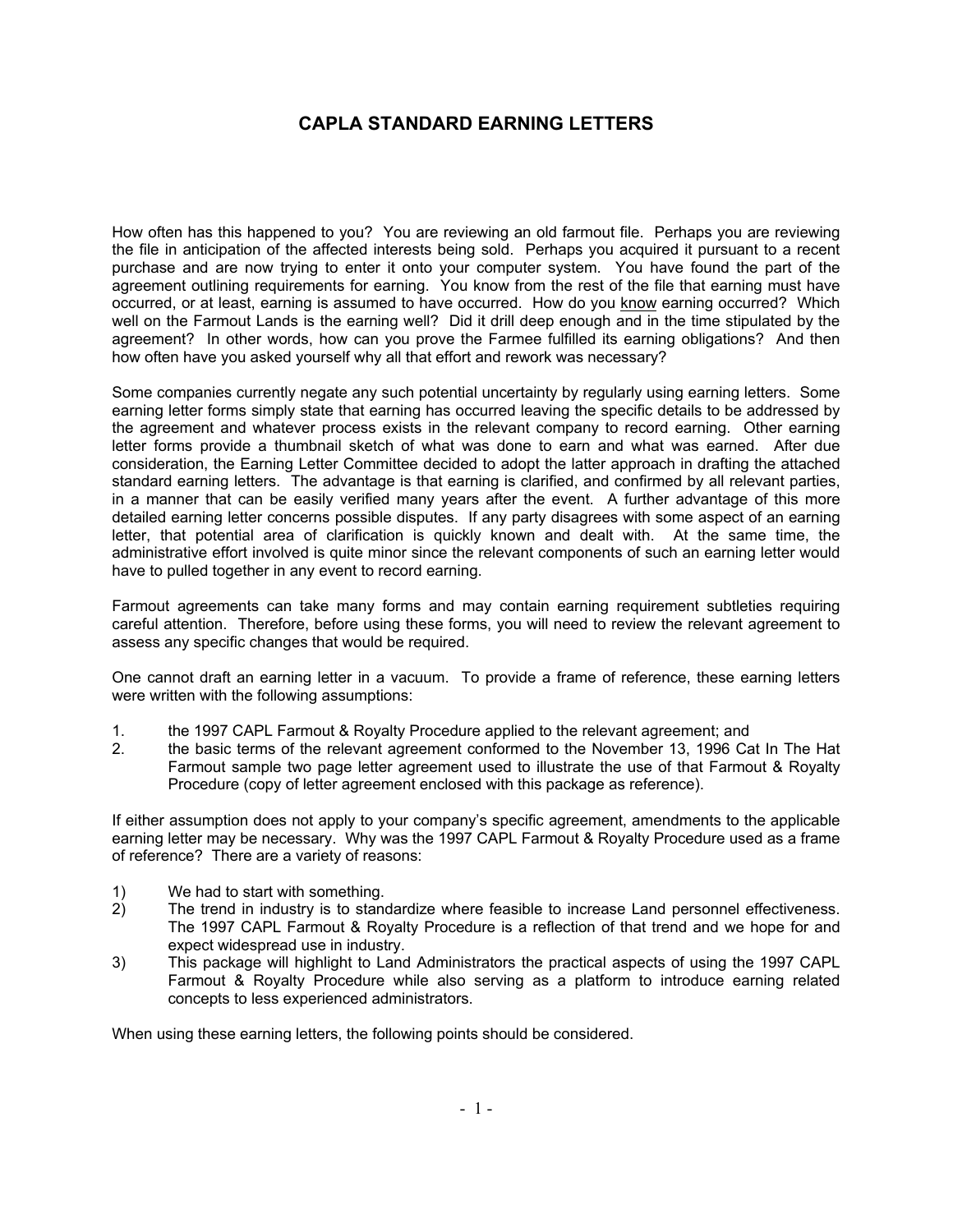- 1. The sample agreement had 2 Farmor parties and 2 Farmee parties. If there was only a single party for either the Farmor or Farmee, the sentence structure may have to be modified accordingly.
- 2. If there was a participant, certain additions would be in order to reflect any elections it may have had. For example, a sentence could be added stating that, by notice dated a certain date, the participant had elected to farmout or participate as the case may be.

For casing point deals, the structure of the earning letter would have to reflect the elections made and the effects of those elections upon the final interests. As earning/election arrangements can take many different forms, it is not feasible to suggest precedent sentences. You must refer to the agreement.

With respect to recompletion deals, there may be certain tangibles and surface rights earned by the Farmee. Some reference should be made to those interests together with earned interests in petroleum and natural gas rights. As well, if the recompletion was unsuccessful, was the Farmee obligated to abandon and reclaim the well, to only abandon the zone in which the recompletion was attempted or to return the well to the Farmor?

- 3. Check the definition of spacing unit in the relevant agreement. To completely describe a spacing unit earned by the Farmee, you may need to ascertain the area, zone(s) and substances affected by the relevant definition in the agreement. Moreover, there is the possibility that a special spacing order may be issued changing the spacing unit size for a particular substance in a given zone. In the 1997 CAPL Farmout & Royalty Procedure, the Earning Well spacing unit is calculated as of the rig release date for that well.
- 4. If the base agreement did not contain depth or zonal restrictions on earning and/or did not segregate the Earning Well spacing unit in the earned Farmout Lands, amendments must be made accordingly.
- 5. Did the base agreement exclude certain zones and/or substances from the Farmout Lands? If so, it would be wise to reference any such reserved zones or substances in the earning letter.
- 6. Where an Earning Well is capped or abandoned but not yet reclaimed in compliance with the earning obligations set forth in the agreement, consideration must be given to Farmee status while completion or reclamation remains outstanding. Ordinarily, the Farmee must finish that well at its sole cost, risk and expense. For a capped well, that usually means completion and for an abandoned wellbore, that usually means reclamation. The two usual choices for Farmee status are:
	- (1) those subsequent operations are an inherent part of earning and earning does not occur until those operations are completed, leaving the Farmee in a state of limbo; or
	- (2) earning has occurred but those subsequent earning operations remain the responsibility of the Farmee as post-earning obligations.

The 1997 CAPL Farmout & Royalty Procedure is aligned with the first choice but with one major difference. During that time those subsequent operations are outstanding, the Farmee is afforded a recognized conditionally earned status.

If the agreement for which the earning letter is being written does not use the concept of conditional earning for capped or abandoned wellbores as envisioned by the 1997 CAPL Farmout & Royalty Procedure, one would make modifications. Perhaps a sentence could be added to the effect that certain post-earning obligations still need to be met by the Farmee at its sole cost, risk and expense despite earning.

1. The 1997 CAPL Farmout & Royalty Procedure provides the Farmor with an election to retain its ORR if the earning well is abandoned. Another common provision is to deem a conversion to a working interest upon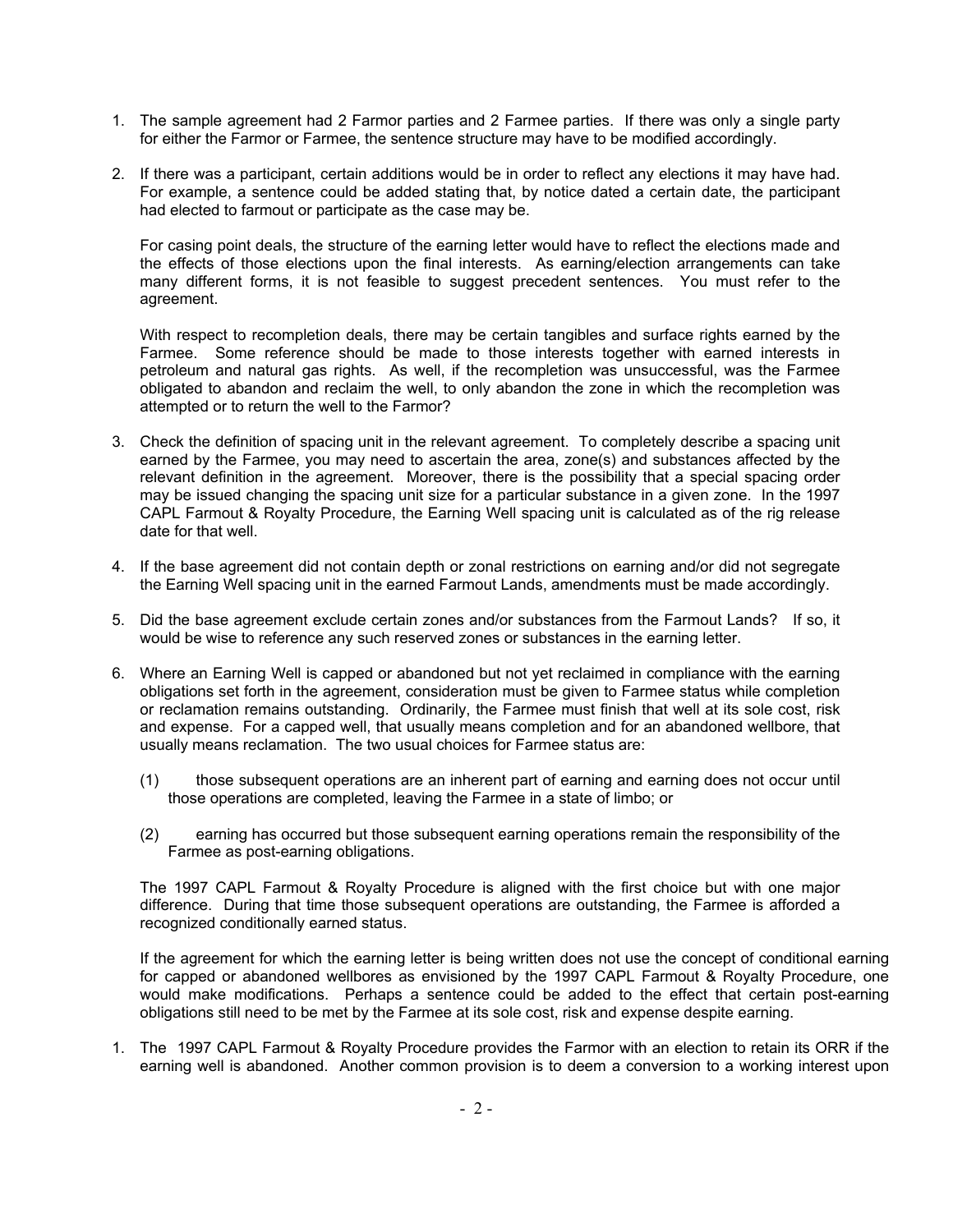abandonment. If the agreement for which the earning letter is intended provides for a deemed conversion, one could modify Earning Letter 2 to reflect the deemed conversion.

Also with respect to an abandoned well, please note that Earning Letter 2 assumes that proper notification to trigger the Farmor election was issued and all Farmor parties elected to convert to a working interest. If one or more Farmor parties elected to stay in a royalty position, the relevant sentence and the post-earning interests would have to be amended accordingly.

2. With regard to the royalty description, these earning letters follow elections made in the Cat In The Hat Farmout agreement. For example, the 2 gas royalty percentages reflect the cash versus take in kind percentages referenced in 5.01(A)(b) Alternate 2 of the 1997 CAPL Farmout & Royalty Procedure. One will need to refer to the agreement for which the earning letter is drafted to discern any required changes.

Also, the 1997 CAPL Farmout & Royalty Procedure uses the term "Overriding Royalty". Another common term is "Gross Overriding Royalty". In drafting an earning letter, you may wish to use whatever term is used to describe the royalty in the relevant agreement.

3. The multiple well earning letter basically follows the same structure as the single well scenarios. The precedent is set up as if both Earning Wells were capped or completed but can be easily modified to handle abandoned Earning Well scenarios.

In addition, it would be up to individual company preference as to whether an earning letter was issued as each Earning Well was drilled or only upon the last Earning Well being drilled.

4. The earning letters are drafted as if one of the Farmors was preparing it. However, little modification is required should a Farmee issue the letter.

Attached are the following:

- 1) Earning Letter 1 Capped or Completed Test or Option Well on 1 earning block.
- 2) Earning Letter 2 Abandoned Test or Option Well on 1 earning block.
- 3) Earning Letter 3 Capped and/or Completed Test and Option Well on 2 earning blocks.
- 4) Additional Earning Related Issues.
- 5) Cat In The Hat Farmout Sample Letter Agreement.

CAPLA Standard Earning Letter Subcommittee Members: Ted Weryshko, Linda Powers, Glen Sveinson